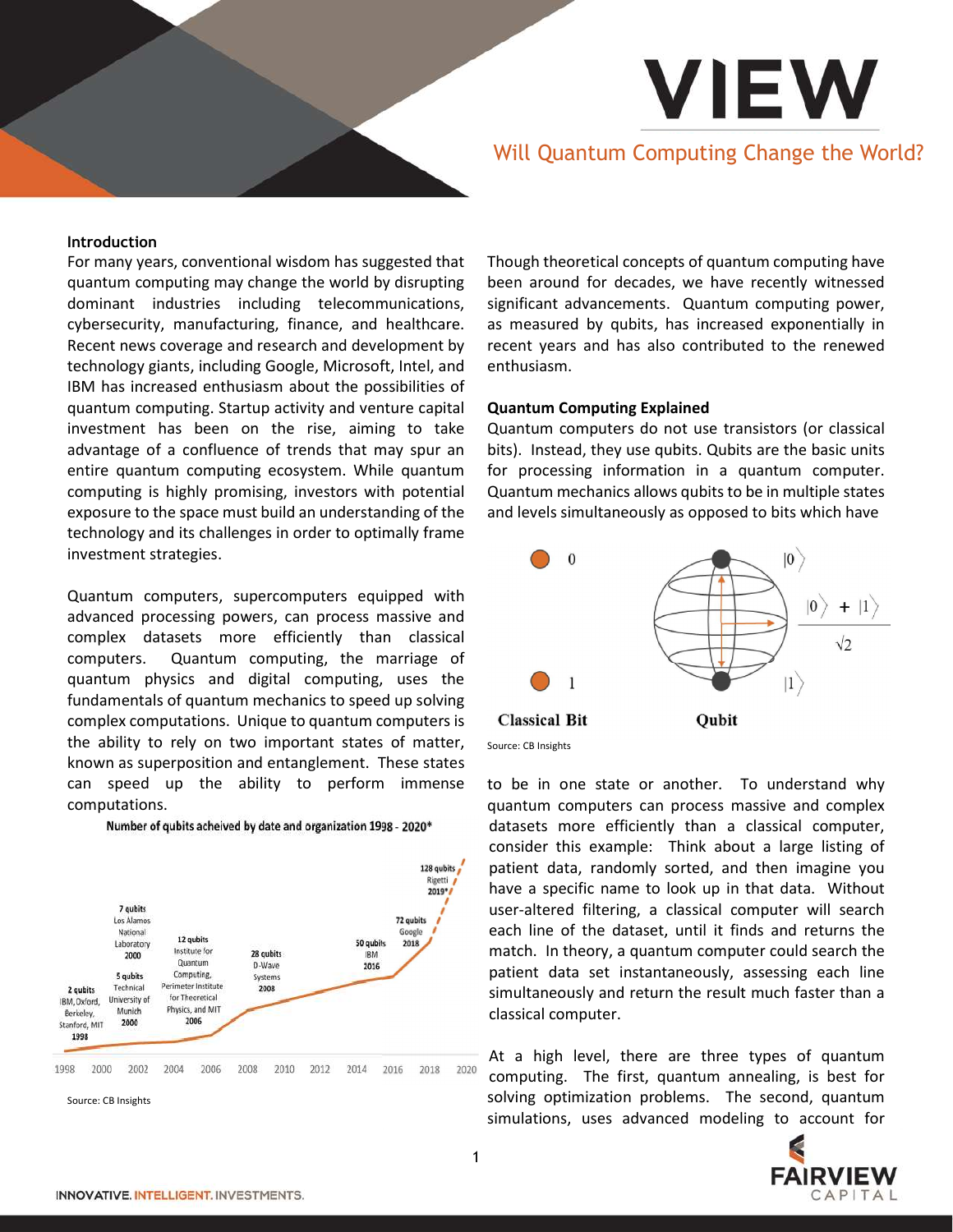greater combinations. Lastly, universal quantum computing is the most powerful and most applicable, but the technology doesn't exist yet as over 100,000 qubits are required.<sup>1</sup> Universal quantum computing has all the properties of quantum annealing and quantum simulation with the aim of efficiently solving massively complex computations.

## Market Opportunity

The global enterprise quantum computing market was valued at \$650 million in 2017 and is projected to reach approximately \$5.9 billion by 2025, growing at a CAGR of 31.7% from 2018 to 2025. $^2$  The hardware segment dominated the overall enterprise quantum computing market share in 2017 and this trend is expected to continue during the forecast period due to the increased investment in startups working on quantum computing hardware. Solving hardware-related problems in quantum computing is required to unlock the full potential of the technology. Conversely, the service segment is expected to attain the highest growth rate during the forecast period due to increased adoption and the availability of cloud services associated with quantum computing. Key opportunities within the services segment include allowing users to develop, test, and run their programs on quantum devices without a physical quantum computer.

Geographically, North America dominated the overall market in 2017, as the U.S. was a major contributor to the growth of the enterprise quantum computing market in North America. The dominance of this region is primarily driven by the U.S. Government, which recently announced a \$1.2 billion initiative to fund activities promoting quantum information science over an initial five-year period. The bill includes creating new research centers that bring together academics from different disciplines, such as computer science, physics, and engineering, to help experiment and train future quantum researchers. Additionally, large companies and startups are incentivized to pool their knowledge and resources in joint research efforts with government institutes. 3

Quantum computing is also generating enthusiasm outside of North America. In fact, Asia-Pacific is expected

ł

to witness the highest growth rate during the forecast period as it is one of the most opportunistic regions for the quantum computing market. For instance, the Chinese government is building a \$10 billion National Laboratory for Quantum Information Sciences, which is expected to start its services by 2020. Though early in its development, the elements critical to a successfully growing market are seemingly taking shape.

## Market Traction

Despite government support, an evaluation of private markets suggest that the commercial application of quantum computing remains incipient. There are only a few private companies in the industry that have been able to raise at least \$50 million, and only four deals accounted for approximately 70% of the industry's total funding since  $2013.<sup>4</sup>$ 



Source: CB Insights

However, the number of new investments has accelerated in recent years. Total yearly deals increased over 200% to 24 in 2018 from seven in 2013.

Private company investments in quantum computing are driven by corporations and venture capital firms. On the corporate venture capital side, Google Ventures and Amazon have invested in ionQ, a developer of quantum computers which combines physical performance, qubit replication, optical networkability, and highly-optimized algorithms to support a broad array of applications for many industries. Notable is that Google Ventures co-led the Series B round in 2017. Perhaps more publicized are the efforts of large technology companies, including



<sup>1</sup> CB Insights, November 2018

<sup>2</sup> Allied Market Research, January 2019

<sup>3</sup> MIT Technology Review, December 2018

<sup>4</sup> CB Insights, November 2018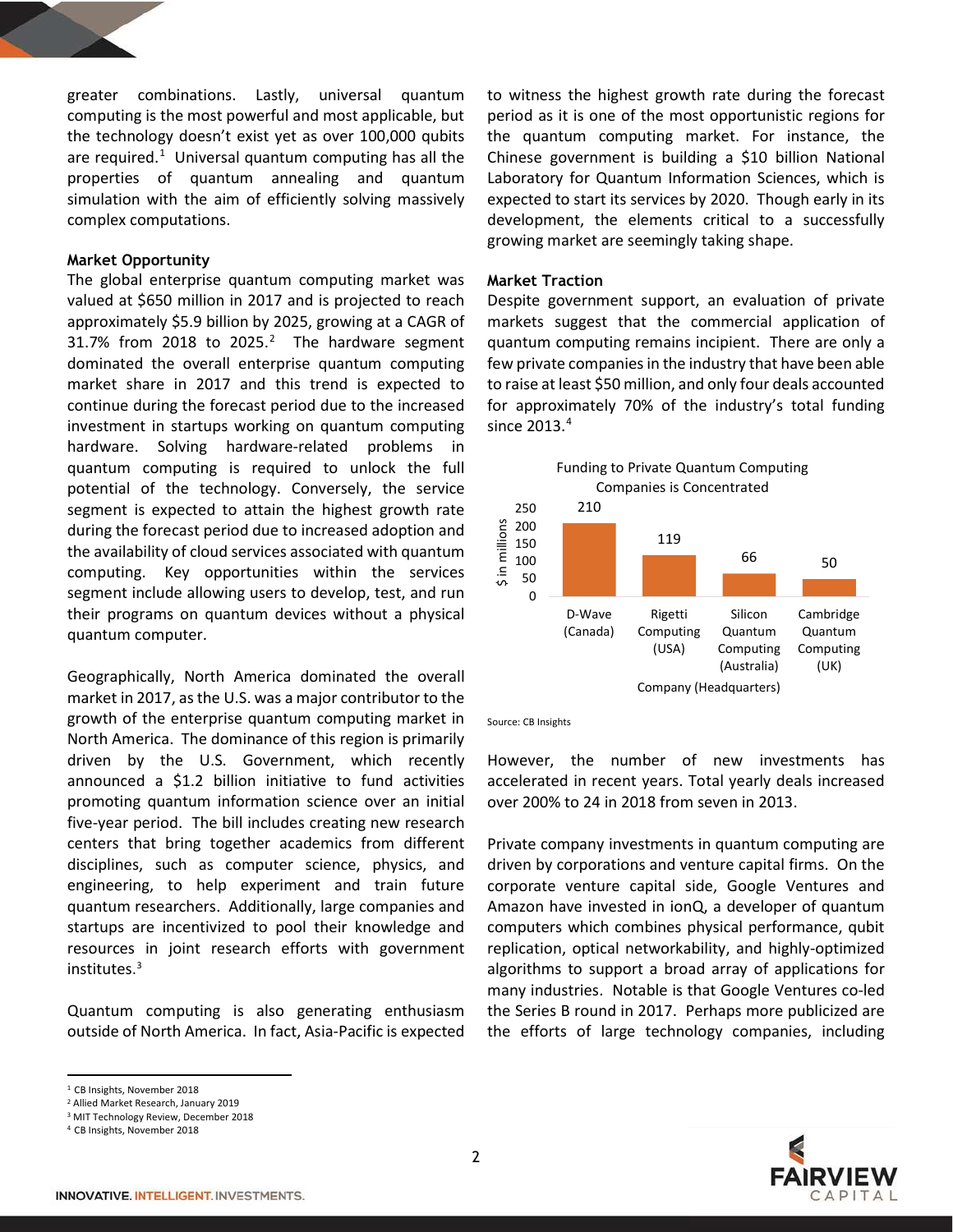Microsoft, Intel, and IBM. Microsoft has been working on full-stack solutions, including hardware and software platforms and programming languages. Intel is focused on producing quantum processors and doing system-level engineering that target production-level quantum computing and IBM is focused on advancing the entire quantum computing technology stack and exploring applications to make quantum broadly usable and accessible.<sup>5</sup>

Traditional venture capital firms have also participated in the growth of quantum computing. In 2017, Quantum Circuits, a Connecticut headquartered company, raised \$18 million of Series A venture funding in a deal led by Canaan Partners and Sequoia Capital. Quantum Circuits is a unique manufacturer of quantum computers that enable customers to make error free computation through solid-state quantum bits.<sup>6</sup> Another company in the quantum computing space is Bleximo, a startup that aims to build quantum processors in many industries. Noteworthy is that Bleximo is not building a generalpurpose quantum computer, but rather Bleximo is building "quantum accelerators," special-purpose quantum computation systems, that will aid conventional computers in solving industry's hardest practical problems. Eniac led the \$1.5 million seed round in 2018. Currently, Bleximo is mostly looking at speeding up simulations of new materials and molecules for drug development among other industries. D-Wave, the most well-funded privately held quantum computing company, utilizes technologies to solve optimization problems for commercial use across a diversified set of industries, enabling users to get customer support, site preparation, site installation, training packages, and on-site engineering services.

The majority of the venture capital industry's exposure to quantum computing comes through investments in three quantum computing manufacturers, Rigetti Computing, D-Wave, and Atom Computing. Aside from traditional venture capital firms, accelerators such as Y Combinator and Alchemist are investing in quantum computing. The overwhelming majority of investments have been early stage investments in the manufacturers. At this time, many venture capital firms are opportunistically investing in the category and do not represent substantial positions

-

in funds. For expertise, professionals within venture capital firms are often engineers who have backgrounds in engineering, physics, and mathematics. Overall, many firms appear to be opportunistically investing in quantum computing and venture investments are not reflective of the entire stack.

## Applications of Quantum Computing

Quantum computing is poised to impact many significant markets. The healthcare and financial sectors are the major industries anticipated to adopt this technology due to the rise in demand for effective medicines and an increased need for better financial portfolio optimization.<sup>7</sup> It takes at least 8-10 years to develop a particular drug due to billions of possibilities of its reaction on the human body. By using quantum computing, such possibilities and complexities can be reduced and solved efficiently. In addition, quantum computing has scope in determining the cures for several diseases by mapping proteins in DNA, which provides major opportunities for the medical and healthcare industries. Financial service firms are especially interested in quantum computing technology. For instance, Royal Bank of Scotland Group, Barclays, Goldman Sachs, Morgan Stanley, and other financial institutions focus on exploring the potential use of quantum computing in areas such as asset pricing, portfolio optimization, capital project budgeting, and data security.<sup>8</sup>

Other applicable industries include cybersecurity, cloud computing, and general advancements in artificial intelligence. One threat from quantum computers is that they can break cryptographic codes that society uses to keep sensitive data and electronic communications secure. However, quantum computers can also secure data from quantum hacking, termed quantum encryption. Quantum cloud platforms could simplify programming and provide low-cost access to quantum machines. <sup>9</sup>

#### Challenges

Quantum computing remains an evolving industry and challenges lie ahead. One challenge is the propensity to require highly talented individuals trained in quantum physics to advance the industry with limited visibility on

<sup>5</sup> Intel.com and IBM.com

<sup>6</sup> Pitchbook

<sup>7</sup> Allied Market Research, January 2019

<sup>8</sup> Allied Market Research, January 2019 <sup>9</sup> CB Insights, November 2018